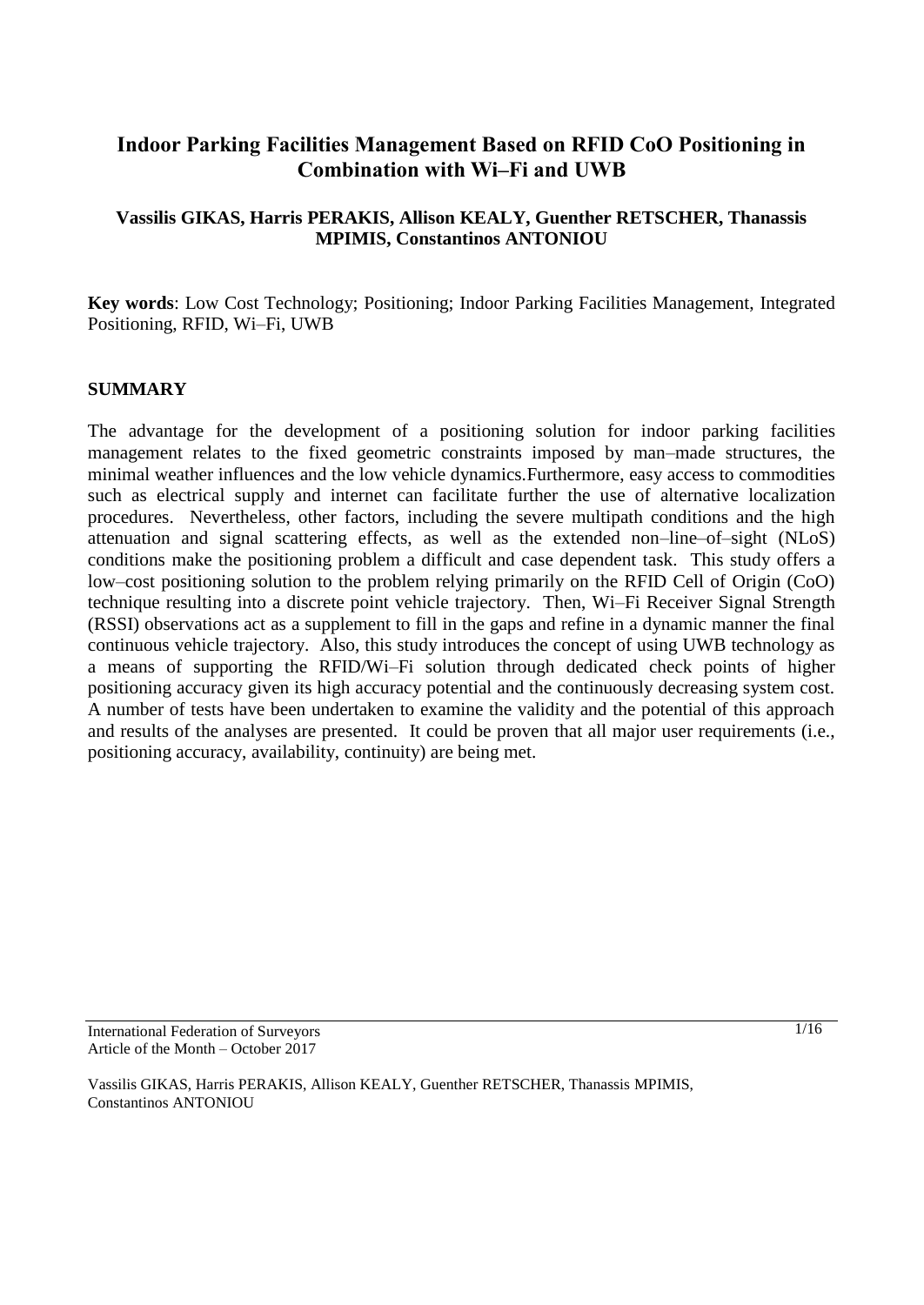# **Indoor Parking Facilities Management Based on RFID CoO Positioning in Combination with Wi–Fi and UWB**

# **Vassilis GIKAS, Harris PERAKIS, Allison KEALY, Guenther RETSCHER, Thanassis MPIMIS, Constantinos ANTONIOU**

## **1. INTRODUCTION**

Positioning requirements for indoor localization can vary extensively depending on application type and scope of a particular study. Therefore, the selection of the appropriate positioning techniques and the allocation of suitable technologies to address the problem necessitates a thorough designation of well–grounded figures of user requirement parameters. For the case of traffic modelling studies within large–scale, multi–storey indoor parking facilities and depots, positioning requirements range from very loose to more stringent ones, as the level of detail in simulation increases from macroscopic to mesoscopic and microscopic scale respectively (Kladeftiras and Antoniou 2013, Antoniou et al. 2011).

This study deals with the positioning problem associated with the traffic modeling concerning the management of indoor parking garages at a microscopic level. As a result, the extraction of vehicle trajectories and the measurement of their kinematics becomes crucial for the calibration of the underlying transportation models. Previous studies have employed various technologies to address the localization problem within indoor parking facilities. Certain solutions comprise the use of LD– LRS lasers (Kümmerle et al., 2009), environment–embedded LIDAR sensors (Ibisch et al., 2013) as well as Ultra Wide Band (UWB) systems (Baum, 2011). However, more recently, low–cost approaches become more popular. For instance, Bojja (2013) proposes the use of a gyroscope and an odometer sensor system interacting with a 3D map database, while the approaches proposed by Alam et al. (2015), Shuaib et al. (2015) and WLAN Positioning Technology (2014) rely on WLAN measurements.

The authors, in a number of recent studies (Gikas and Retscher 2015; Gikas et al., 2015; Gikas et al., 2016a; Antoniou et al., 2017) have proposed and tested a positioning system that primarily relies on the RFID (Radio Frequency Identification) proximity detection technique aided by Wi–Fi monitoring. In this approach, the RFID is used to provide a core solution for vehicle positioning, while the Wi–Fi acts in parallel for verifying this localization solution and potentially filling the gaps where necessary.

In this study, we propose an extension to this method aiming at further improvement of the vehicle navigation solution, particularly in terms of availability and coverage. To this effect, we utilize the RFID–derived vehicle trajectories to compute Wi–Fi radio maps in the area of operation using the empirical fingerprinting technique. These maps are updated dynamically when an RFID solution is

International Federation of Surveyors Article of the Month – October 2017

Vassilis GIKAS, Harris PERAKIS, Allison KEALY, Guenther RETSCHER, Thanassis MPIMIS, Constantinos ANTONIOU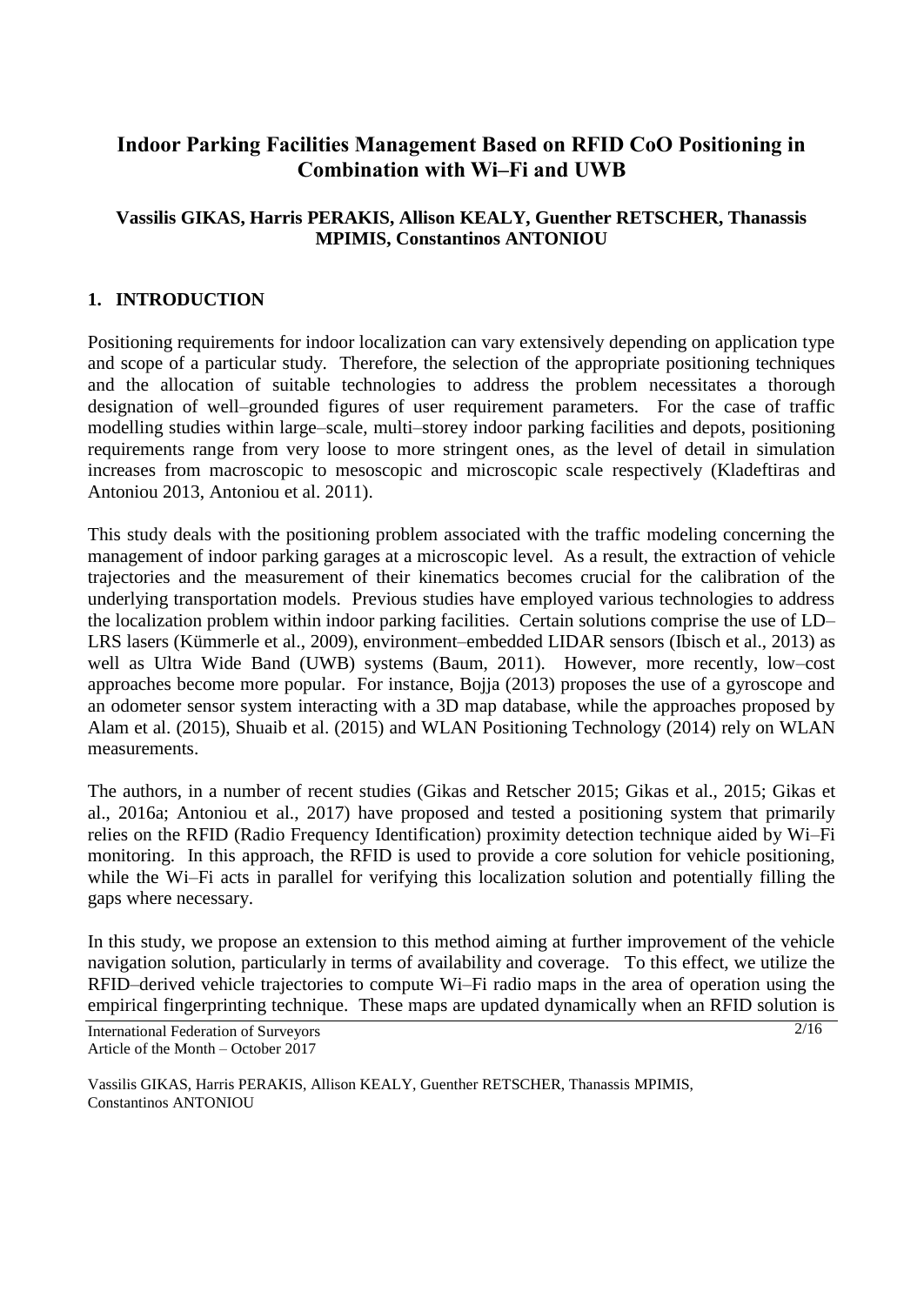available, while in the case of RFID outages they are used to serve vehicle localization, leading overly to a more robust positioning solution. Finally, additional considerations aiming at further improvement of the method are discussed. These are based on the concept of DWi–Fi (Retscher and Tatschl, 2016a; Retscher and Tatschl, 2016b) and the use of the UWB technology respectively.

### **2. LOCALIZATION NEEDS FOR INDOOR PARKING FACILITIES MANAGEMENT UNDER CONSTRAINTS**

As already stated, this research aims at serving the localization needs associated with the calibration of the transportation models concerning the management of large–scale, indoor parking facilities. Particularly, the interest focuses in cases of near–capacity demands, temporally constrained arrivals / departures and for emergency evacuation. In fact, the microscopic scale of the analysis adopted in this approach, calls for an adaptive vehicle localization scheme based on space–signal behavior. This should encompass analyzing the performance of the localization and data processing methods in terms of performance and complexity trade–off and shall also include development of intelligent algorithms / software for the optimal use of different positioning methods to ensure localization in complex environments.

Four types of user requirements one should consider for the development of an indoor localization system; namely, positioning, interface, cost as well as security and legal requirements. Particularly, positioning requirements comprise of several parameters including accuracy, availability, integrity, coverage and continuity. In the problem encountered in this study, despite the great importance of positioning accuracy, other parameters, particularly position solution availability, coverage and continuity are of vital importance to the calibration and verification of the transportation algorithms. Vehicle positioning accuracy, generally is required in the level of a meter or so, while the direction of movement is also important to compute in real–time. Finally, vehicle topology (i.e., spatial distribution of vehicles) in a parking facility and its variation with time provides useful information to control traffic modeling algorithms.

# **3. LOCALIZATION PRINCIPLES AND TECHNIQUES**

Position fixing indoors can be accomplished using various techniques depending on the type of measurements and the environmental conditions. The most common ones are the Cell–of–Origin (CoO) or proximity detection, lateration, fingerprinting, dead–reckoning, and map– matching. Here, the emphasis is placed on the first three techniques as they suit better to the sensor technologies adopted in this study.

Table 1. Characteristics of the CoO, empirical fingerprinting and lateration techniques.

International Federation of Surveyors Article of the Month – October 2017

3/16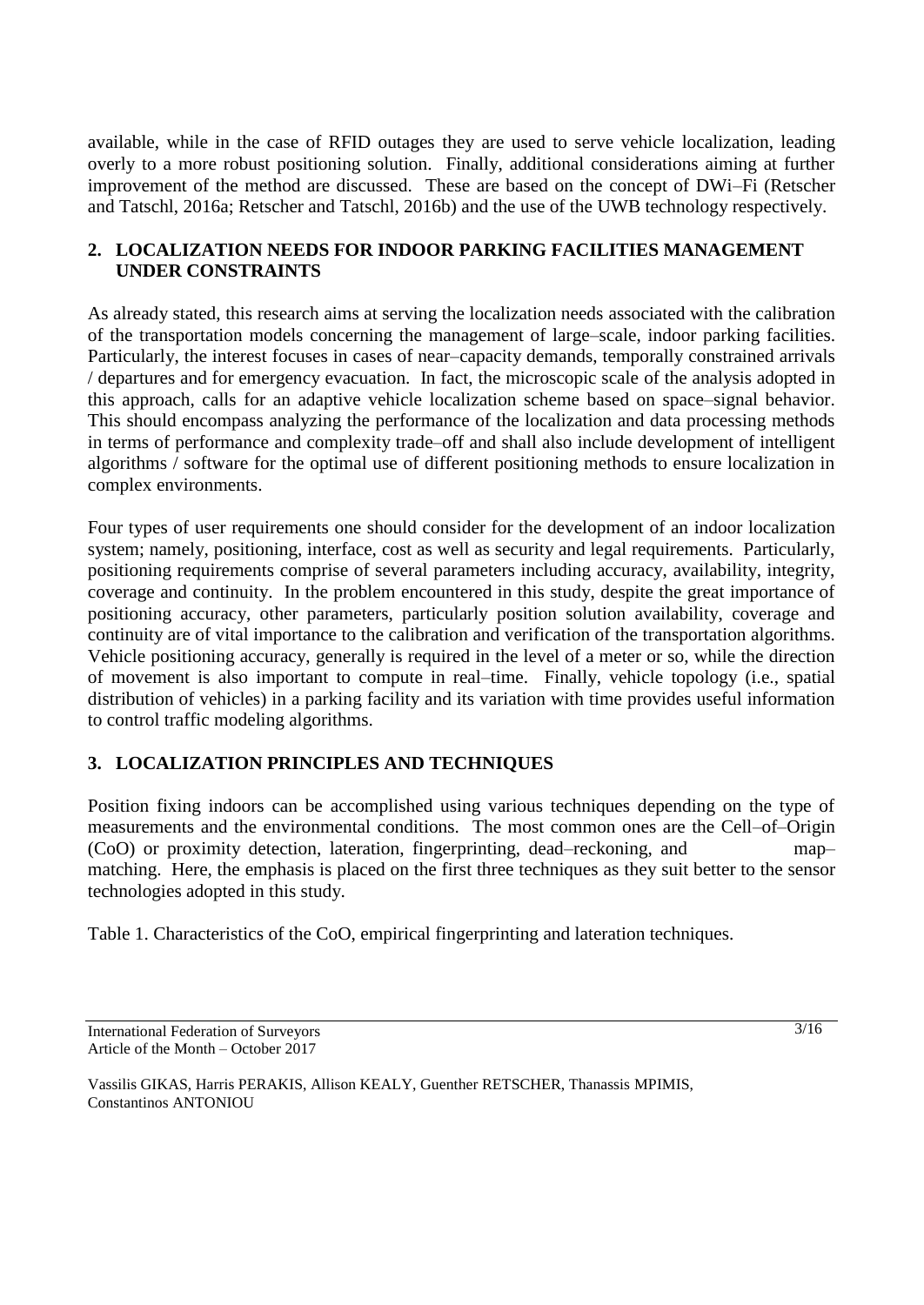| <b>Positioning Technique Accuracy</b> |             | Coverage | Cost   |                                |
|---------------------------------------|-------------|----------|--------|--------------------------------|
|                                       |             |          |        | <b>Financial Computational</b> |
| CoO                                   | Low/Medium  | High     | Low    | Low                            |
| Fingerprinting                        | Medium/High | Medium   | Medium | Medium                         |
| <b>Lateration</b>                     | Medium      | Medium   | Medium | Medium/High                    |

The CoO technique is used to determine the position of a mobile asset within its range of operation through identifying the location of the anchor point (e.g., RFID reader, Wi–Fi access point (AP)) which exhibits maximum RSSI (Receiver Signal Strength) value. Notwithstanding the CoO technique is very simplistic at an implementation stage, its accuracy standard is low compared to other techniques (Table 1). Location fingerprinting (FP) relies on RSSI maps constructed at a training phase to depict the distribution of RSSI at an area of interest. At a second stage the measured RSSI values are cross–compared against the reference ones that implicitly correspond to a position fix. FP generally provides a medium to high accuracy standard, nevertheless the training phase can be time consuming and costly. Finally, the use of the lateration technique resides on computed (in the considered case from RSSI measurements) ranges that connect the unknown location of a user to control points fixed at known locations. The level of accuracy of the method is mainly affected by multipath due to obstacles in the environment that contaminate the RSSI measurements.

# **4. POSITIONING USING RFID AND Wi–Fi**

An RFID is a radio frequency (RF) system that can be used for object and pedestrian detection, positioning and tracking. It employs a reader operating in the frequency band from 300 kHz to 30 GHz. The reader's antenna interrogates an active transceiver or a passive tag to get its unique ID number and a measure of RSSI. Most RFID systems rely on the proximity detection of tags to locate mobile readers (direct approach), or alternatively, the tags can serve as control points to track moving readers (reverse approach) (Gikas and Retscher, 2015). Some long–range active RFID systems can also use RSSI information to improve the localization accuracy (Mautz, 2012; Gikas et al., 2016b).

Wi–Fi is an IEEE 802.11 wireless local area network (WLAN), which can be used for locating an object within its range (usually 50 m to 100 m) of operation. Localization can be accomplished using either the CoO, fingerprinting or lateration technique. However, due to the highly dependence of RSSI values to the operating environment caused by multipath and scattered signal, a conversion of RSSI values to distances is usually very difficult to achieve (Mautz, 2012). Therefore, the most popular technique for Wi–Fi positioning is the empirical fingerprinting, which nevertheless, perquisites a training phase to build a reference Wi–Fi radio map that is then used as a basis to associate measured RSSI values to position fixes. Finally, the quality of Wi–Fi positioning depends on the number and the geometry distribution of APs in the area of operation.

4/16

International Federation of Surveyors Article of the Month – October 2017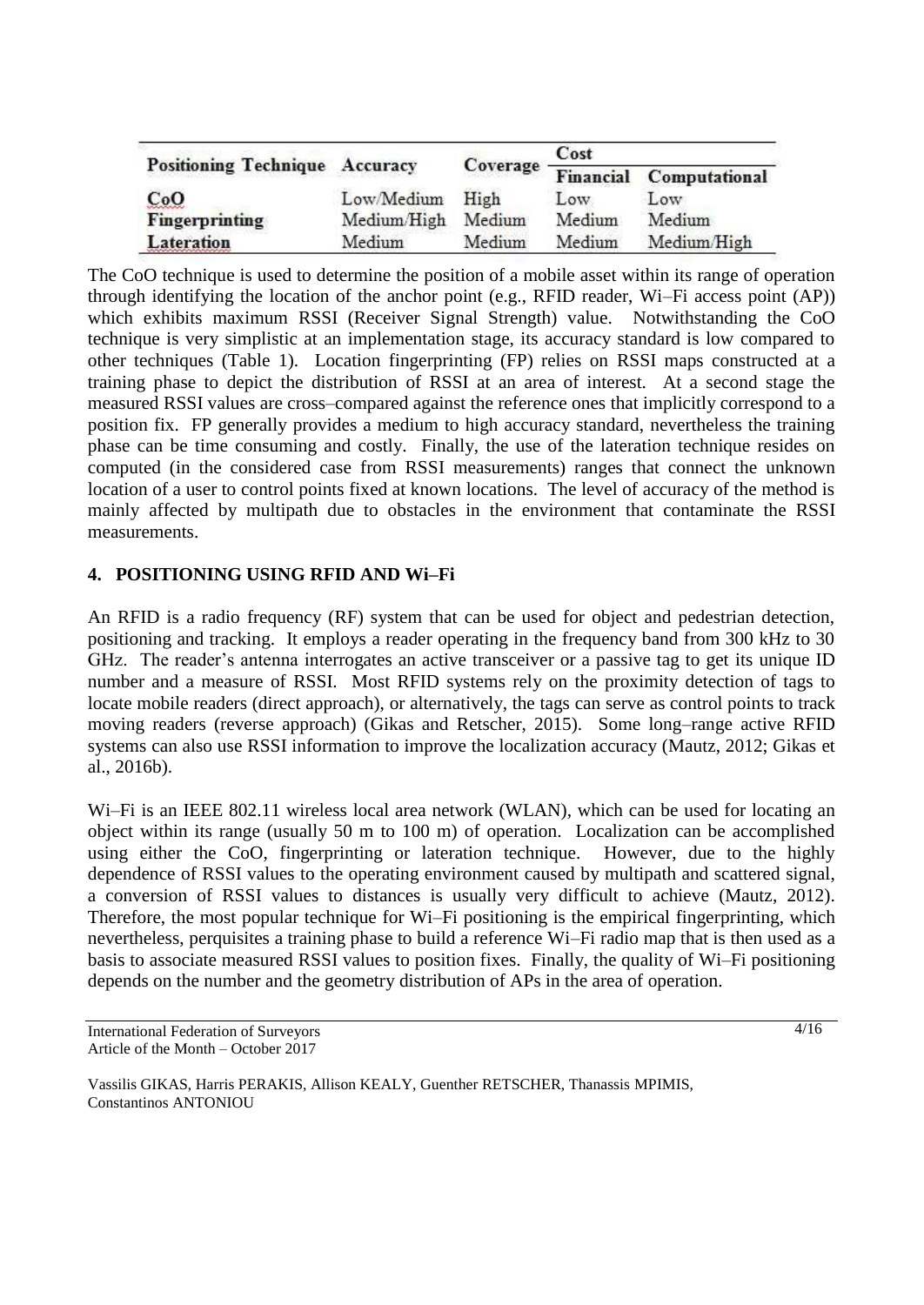### **5. CASE STUDY IMPLEMENTATION**

In order to test the correctness and the feasibility of the proposed approach an extensive field campaign has been undertaken in a multi–storey parking facility in Athens, Greece featuring a total of ten passenger vehicles. This section discusses the data acquisition procedures undertaken and the results of the analyses obtained.

### **5.1 Testing scenarios and equipment**

In this study we employed an active RFID system produced by *Freaquent® Froschelectronics GmBH* (Gikas et al. 2016b). It features the HTEV 600 reader with a Tx LF triggering antenna and an Rx UHF antenna to receive the RF signals transmitted by the ETS active transponders (tags). The experimental configuration involved setting up the RFID readers onboard the vehicles, while a great (> 25) number of tags were hooked at predetermined locations from the ceiling. Moreover, in order to ensure a good signal reception, the receiver antennae were placed externally and on the roof top of each vehicle. Data recording was performed in laptop computers running a custom logging software, whereas time synchronization was achieved through the local wireless network time.

Regarding WLAN positioning, three Wi–Fi scanners were deployed in the parking area to monitor the RSSI information captured by a smartphone placed on-board every vehicle. For this purpose, each smartphone's unique MAC address was documented and assigned to the corresponding vehicle. Time synchronization was performed using the local wireless network time.

#### **5.2 Establishment of a traverse localization solution using RFID CoO**

As discussed already, the positioning coverage that the CoO technique can attain is limited by the number of available tags and their maximum range of operation. However, for the case of this study, the rather canonical arrangement of the RFID tags placed alongside the parking corridors, serves as a backbone to the proposed localization system that helps to increase the final positioning reliability. The local coordinates and the unique ID for all RFID tags are stored in a database. When a vehicle performs a trajectory, the RFID reader detects sequentially the IDs of the ceiling– mounted tags as it passes by them and a time–stamped record is created. Finally, the vehicle trajectory is depicted in a local coordinate system using the individual point fix recordings. It is recognized that fusing plan diagram information with sensor-derived location data would improve the navigation solution; however, map-matching is out of the scope of this study.

Experimental testing involved the implementation of various operational scenarios. Depending on the content and scope of each individual test trial, a different number of vehicles was participated leading to either a single, dual or multiple vehicle scenarios. This study confines in two scenarios that each one involves two vehicles.

International Federation of Surveyors Article of the Month – October 2017

5/16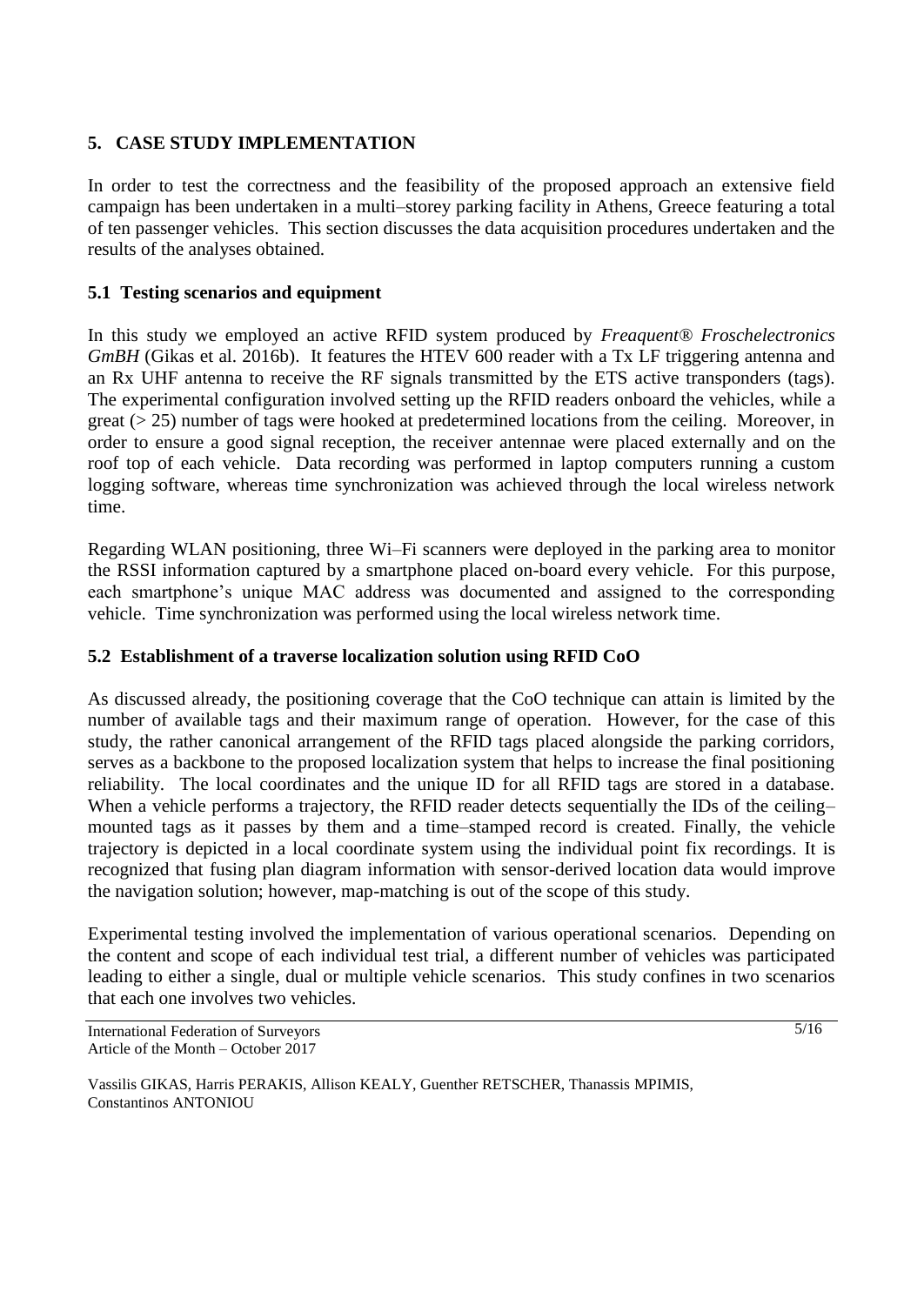

Figure 1: Typical trajectories of two vehicles recorded using the RFID CoO positioning system.

Figure 1 shows the vehicle trajectories obtained using the RFID CoO technique from two vehicles traveled at low speeds. Clearly, despite the missing information at certain sections, vehicle kinematics including average velocity, inter–vehicle distances and total travelled distance is merely some of the available information that can be stored for each vehicle. Obviously, point fix spacing between sequential recordings is limited and constrained by the inter–tag distances.

Notwithstanding tag locations were carefully selected at a design stage to accommodate the nominal tag–reader operation range, data analysis has indicated that vehicle velocity can impact substantially tag detection. Figure 2 shows a part of the recorded trajectories for two vehicles following the same route at different velocities. Evidently, the navigation solution for a vehicle driving at higher (16) km/h) velocity (Figure 2, left plot) results in a sparser vehicle trajectory compared to that obtained for a vehicle driving at a slower (9 km/h) velocity (Figure 2, right plot) indicating the limitations of the method.

International Federation of Surveyors Article of the Month – October 2017

Vassilis GIKAS, Harris PERAKIS, Allison KEALY, Guenther RETSCHER, Thanassis MPIMIS, Constantinos ANTONIOU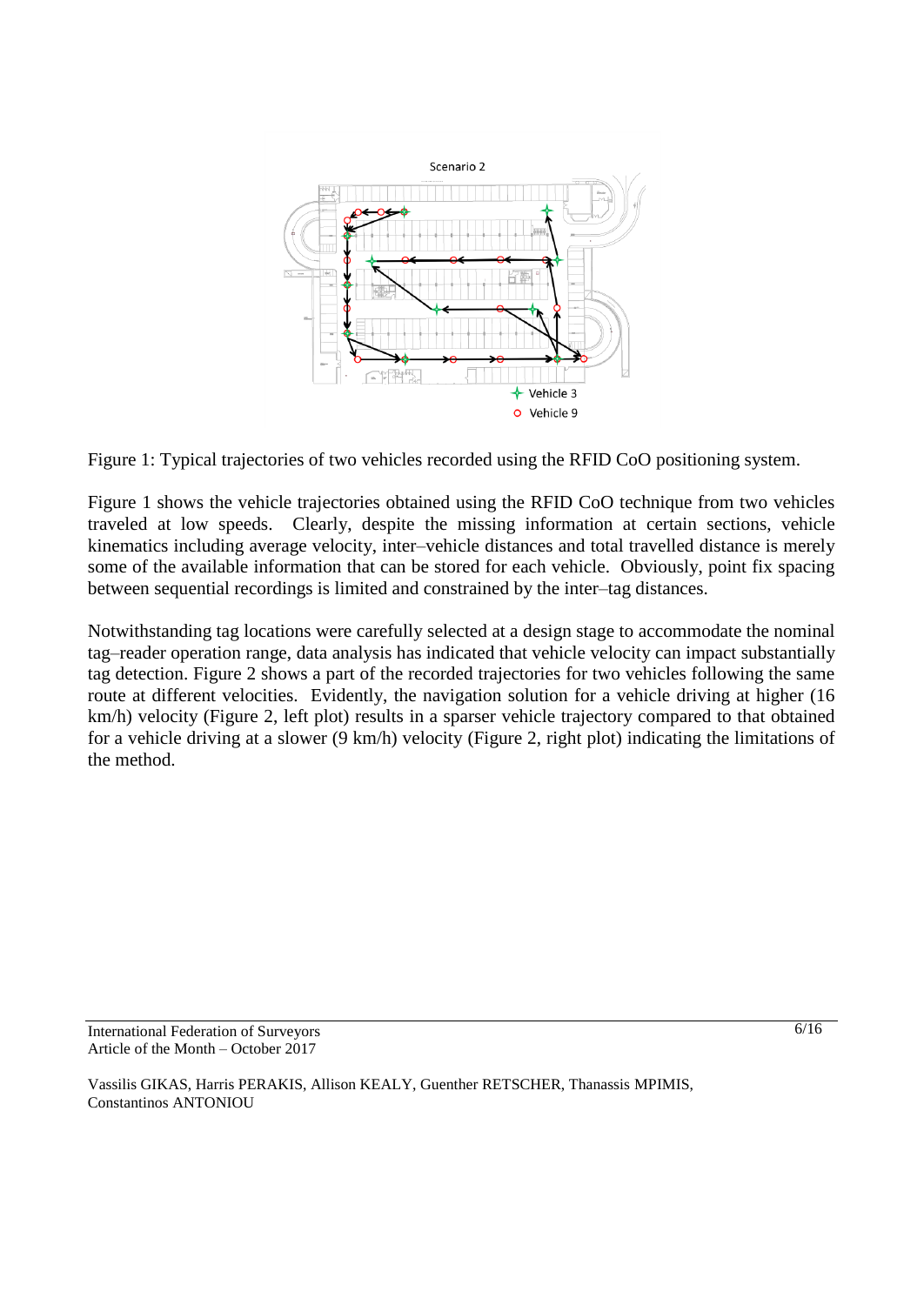

Figure 2: Sections of the trajectories obtained during the same left turn for vehicles v3 (left) and v9 (left)

# **5.3 Towards full coverage localization solution based on Wi–Fi fingerprinting**

As shown in the previous section, despite the fact that the RFID system can serve as a basis for vehicle localization within indoor parking facilities, user requirements of positioning availability and coverage depend heavily on tag spatial distribution and density as well as on vehicle velocity. Today, thanks to the Wi–Fi communication infrastructure embedded in contemporary smartphones, it becomes possible to consider such information for assisting the RFID CoO vehicle navigation solution indoors.

Figure 3 offers a qualitative evaluation of the RSSI values captured by two smartphones placed onboard the vehicles discussed in the previous section (*LG L5 II* and *Samsung Galaxy S3* for vehicles v3 and v9 respectively). As shown in the left plot of Figure 3 the two vehicles enter the parking area from the left, they perform somehow different routes and park at nearby locations in "parking area 1". They remain stationary for a period of about 7 min and then they perform a second run via different corridors, and finally come to a stop at "parking area 2" (Figure 3, right plot). The corresponding RSSI time series received by the Wi–Fi scanner AP15 are presented in Figure 4. In this plot, the stopping times at "parking area 1" and "parking area 2" refer approximately at  $t_i$ : 6150 s and tj: 6550 s respectively. From Figure 4 it is evident that despite the similarity in the Wi–Fi RSSI time series pattern, the differences in absolute RSSI values between the two smartphones reveal that Wi–Fi raw RSSI is unable to provide accurate range measurements. Interestingly, this also applies for the stationary locations for which both vehicles were parked at nearby locations.

In fact, the operating environment encountered within indoor garages affects substantially the stability of the obtained Wi–Fi RSSII values due to static (e.g. walls, pillars) and dynamic (e.g.

International Federation of Surveyors Article of the Month – October 2017

Vassilis GIKAS, Harris PERAKIS, Allison KEALY, Guenther RETSCHER, Thanassis MPIMIS, Constantinos ANTONIOU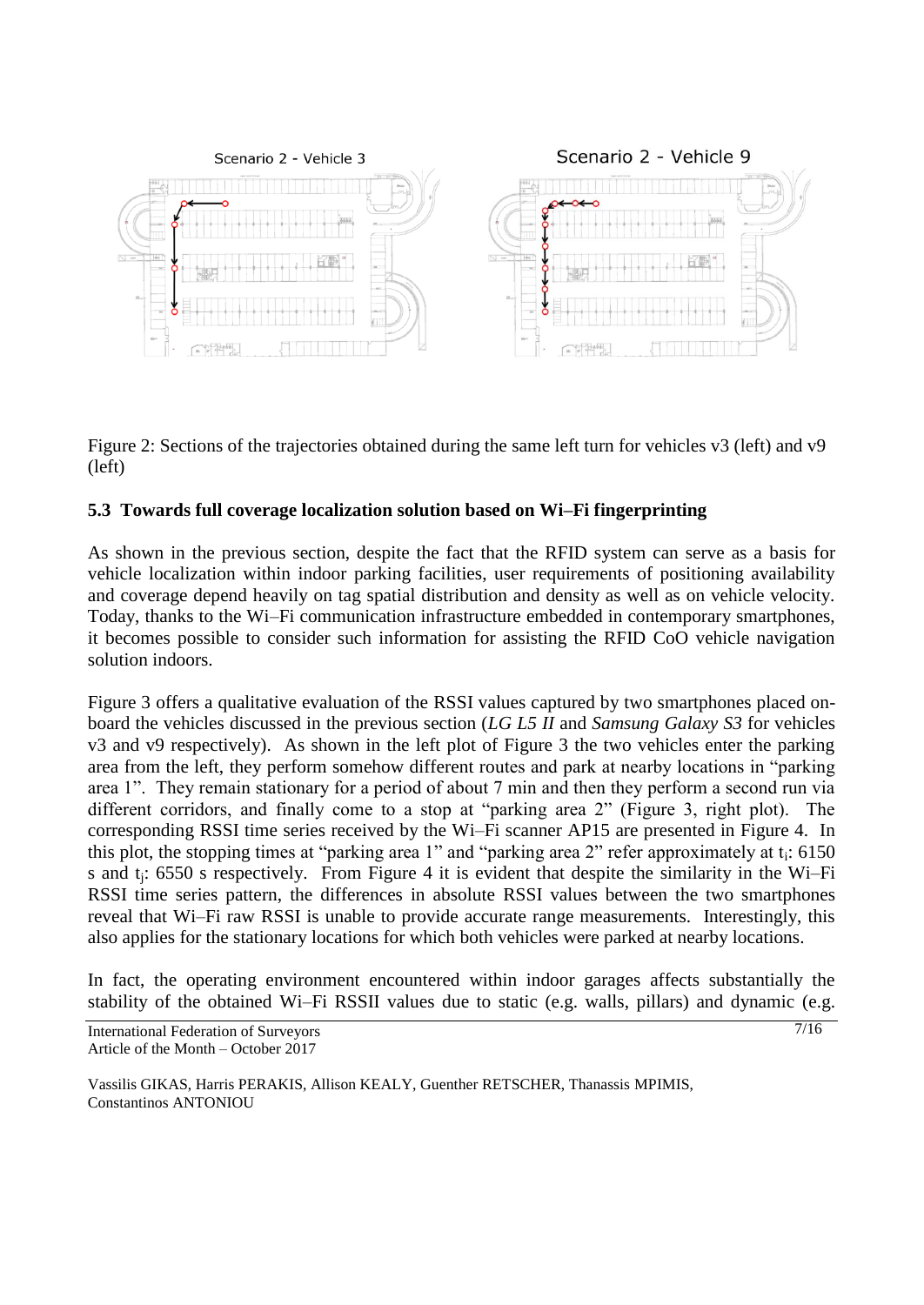vehicles, people) obstacles that generate shadowing and multipath effects, which by extension degrade the RF signal propagation. As a result, the complexity imposed by the continuously varying RF environments does not allow the establishment of stable RSSII–to–distance models making a real challenge the use of the lateration positioning technique for Wi–Fi positioning. Therefore, alternative positioning techniques deemed necessary, particularly empirical fingerprinting.



Figure 3: Travel trajectories undertaken by for vehicles v3 and v9



Figure 4: The recorded RSSII values from AP15 during the trajectories of vehicles v3 and v9

The first step in implementing the fingerprinting technique is the generation of a RSSII reference map. In order to generate the RSSII training maps, the RFID–logged positions are associated with the Wi–Fi RSSII values recorded at the same timestamps. Notably, the Wi–Fi scanning sessions are detected on average every 2–3 min (see Figure 4) as the sampling rate of the Wi–Fi scanners

International Federation of Surveyors Article of the Month – October 2017

Vassilis GIKAS, Harris PERAKIS, Allison KEALY, Guenther RETSCHER, Thanassis MPIMIS, Constantinos ANTONIOU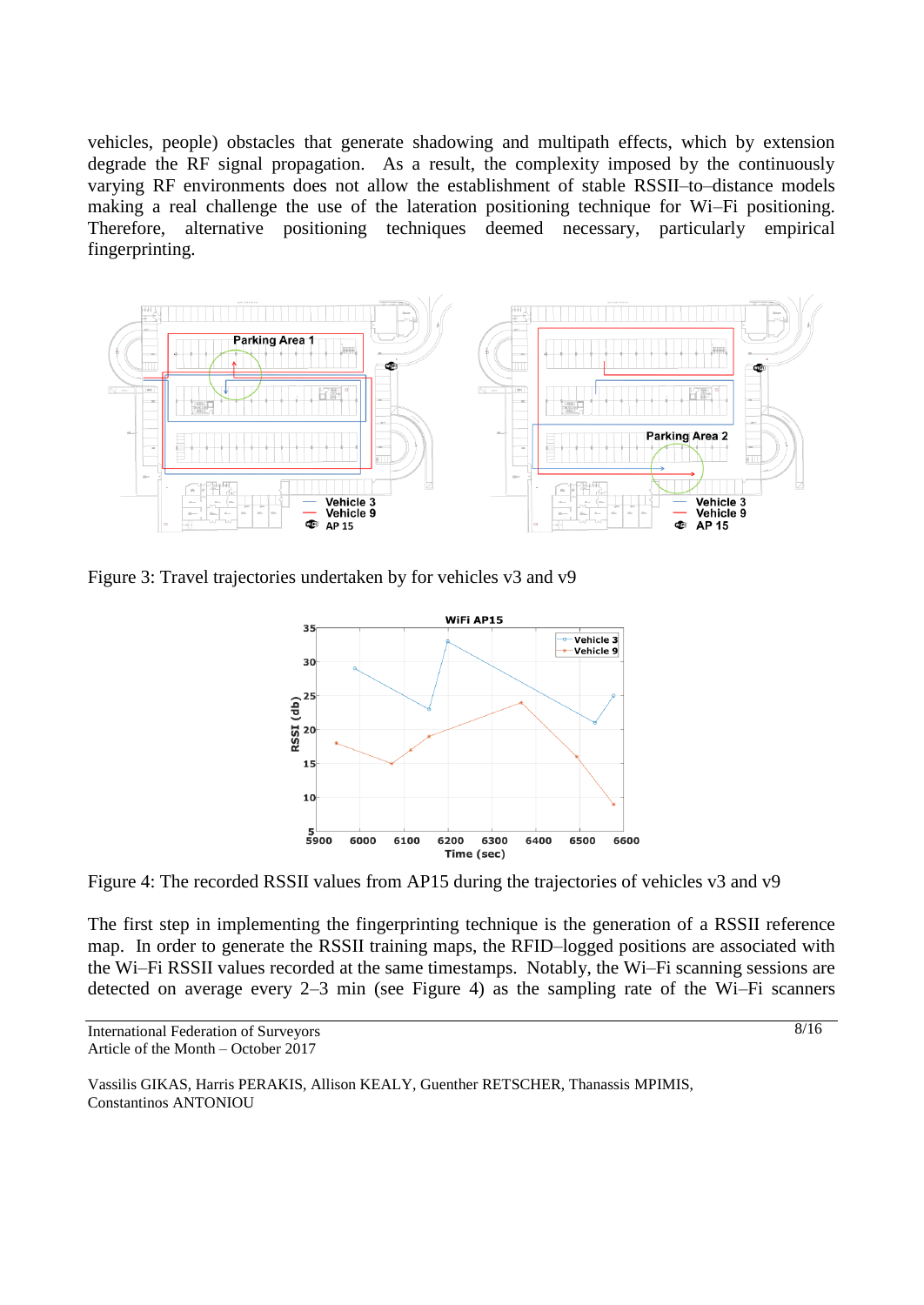depends on the Wi–Fi activations of each mobile device. Sample trials have indicated that the minimum time offset observed between the RFID and Wi–Fi time records is of the order of 3 s. Therefore, the time mismatch between the RFID and the Wi–Fi sub–systems is compensated by accepting values coinciding within a  $\pm 3$  s time limit. Furthermore, considering that the average vehicle velocity in these trials is of the order of 9 km/h, the maximum position error for the obtained RSSII values falls within the step distance between subsequent tag (7.5 m).

Figure 5 shows the RSSI radio maps obtained for the smartphones placed on–board two vehicles. Clearly, the very limited common RFID / Wi–Fi data do not allow the generation of a radio map that covers the entire test area. However, these representation provides useful insight for the design of future data collection sessions.



Figure 5: Radio maps generated for the WiFi RSSII values obtained for the respective RFID positions for vehicle v3 (left) and v9 (right)

Examination of Figure 5 in more detail, reveals that despite the sparse RSSI information, the spatial distribution of RSSI values is somewhat associated with the characteristics of the indoor environment. This is particularly evident in the left plot of Figure 5, in which the RSSI radio pattern follows the actual corridor geometry in the parking lot. Moreover, the actual RSSI values obtained by the two smartphones seem to be quite similar; for instance, examine the RSSII values (i.e., 21.5 db versus 22.0 db) obtained by the north–eastern corner of the parking area.

An extension to the previous analysis forms the implementation of advanced interpolation methods, such as the Voronoi technique (Gavrilova, 2008), the implementation of which for vehicle v3 leads to Figure 6. Notwithstanding Voronoi technique is not the ideal approach for interpolating irregularly spaced data, the resulting radio map describes adequately the RSSII conditions shown in Figure 4. These findings indicate the potential of Wi–Fi fingerprinting, even for complex indoor environments. Experimentation with alternative extrapolating techniques is necessary in order to optimize the training phase of Wi–Fi fingerprinting.

International Federation of Surveyors Article of the Month – October 2017

Vassilis GIKAS, Harris PERAKIS, Allison KEALY, Guenther RETSCHER, Thanassis MPIMIS, Constantinos ANTONIOU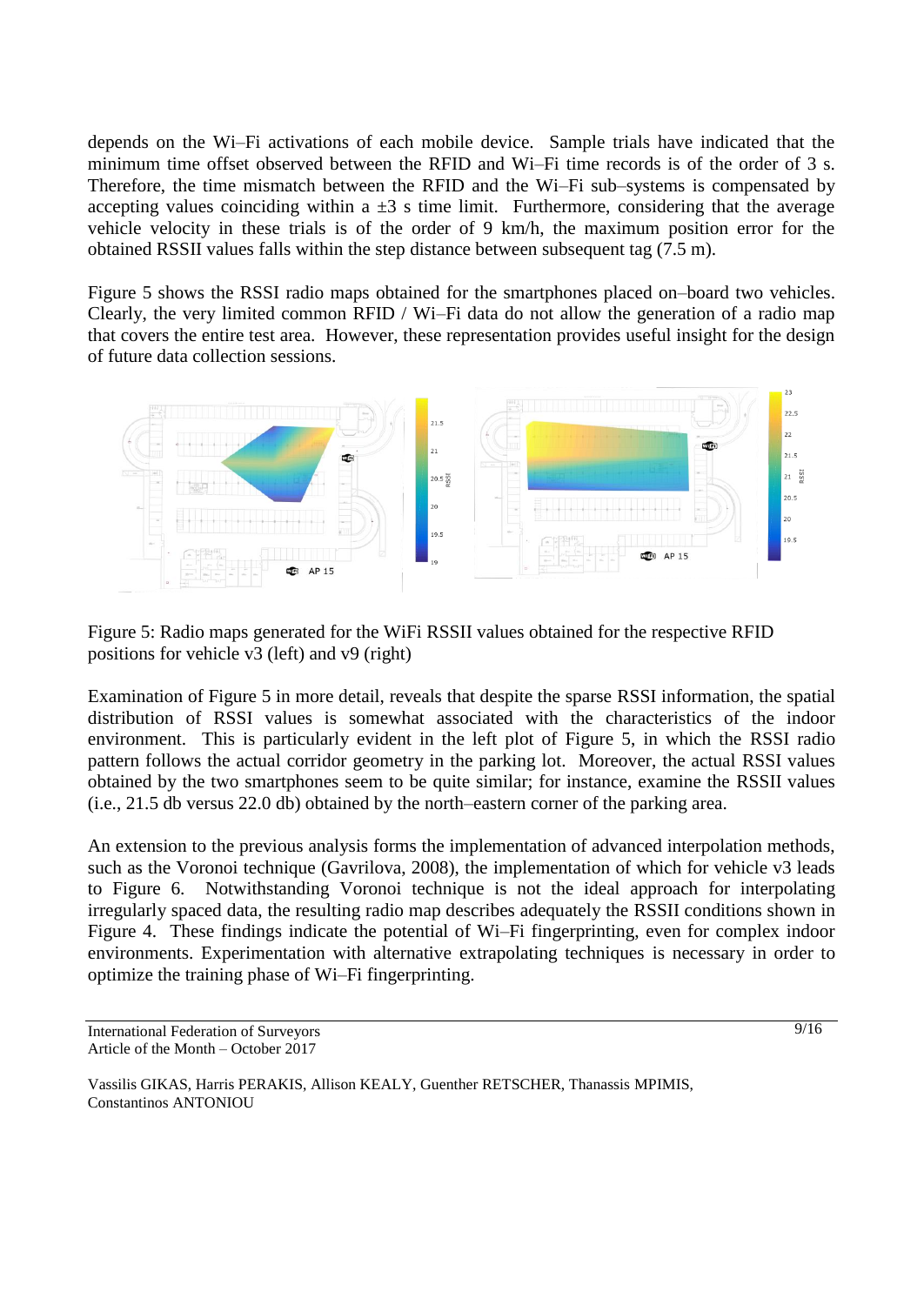

Figure 6: Voronoi polygons based interpolated radio map generated for vehicle v3

#### **6. DISCUSSION AND PROPOSAL FOR POSITIONING VEHICLES INDOORS**

Based on the analyses and the test results obtained with the RFID CoO and Wi–Fi systems, a conceptual approach of a positioning system design is proposed in this section.

#### **6.1 RFID / WiFi localization based on dynamic fingerprinting map updating**

Overly, the proposed positioning system relies on RFID CoO derived positions and Wi–Fi RSSII maps generated at an initialization training phase. More specifically, the complete positioning approach is divided in two parts. The first one utilizes the RFID CoO technique for obtaining the primary positioning information, while it engages the Wi–Fi monitoring technique for the sections lacking RFID positioning. The second part refers to a dynamic radio map updating concept that continuously compensates for the temporal RSSII variations usually found in dynamic indoor environments. Thereby, during the first part, the position solution of a vehicle is determined relying solely on RFID CoO position fixes. For the occasions that RFID does not provide a position solution for a certain amount of time, either due to a lack of RFID tag coverage or missed detection of tags, the navigation system automatically engages the Wi–Fi fingerprinting positioning technique. Despite the fact that the position accuracy provided using the Wi–Fi radio maps is inferior to the RFID technique, it still enables continuous positioning until a new RFID position fix becomes available or until the vehicle is identified being in a "stationary state".

Figure 7 illustrates the previous example. In this plot the black dots represent the RFID CoO vehicle positions fixes. Here, while the vehicle performs a right turn it does not detect any RFID tag. As a result, soon after, the navigation system engages the Wi–Fi fingerprinti

International Federation of Surveyors Article of the Month – October 2017

Vassilis GIKAS, Harris PERAKIS, Allison KEALY, Guenther RETSCHER, Thanassis MPIMIS, Constantinos ANTONIOU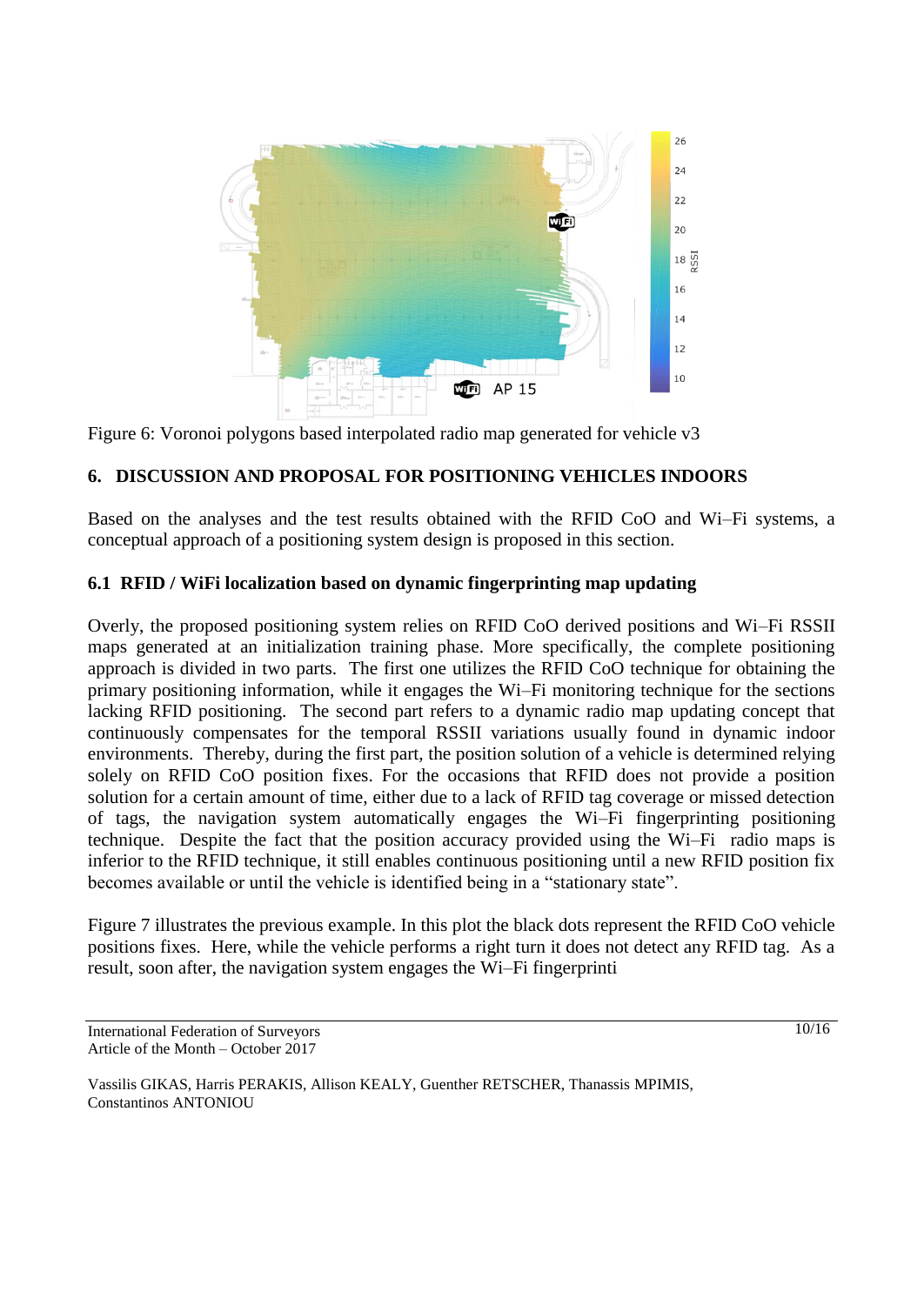ng mode, while it attempts continuously to scan for new tag detections. Subsequently, the system continues to perform in this mode until a successful RFID position fix occurs, and then the positioning responsibility returns back to the RFID system. Notably, during the stage for which positioning is performed using the RFID system, the Wi–Fi fingerprinting database is continuously updated using all information available from the vehicles in the operating area.



Figure 7: Schematic view of a vehicle employing the RFID CoO / Wi-Fi fingerprinting algorithm

The flow chart of Figure 8 describes the main steps of the proposed system. Specifically, a mobile vehicle is tracked continuously using the RFID CoO technique, while at the same time is monitored by the Wi–Fi scanners that record the respective RSSII values. This information is processed in near–real time for quality control (outlier rejection) purposes and the respective information is stored in the existing radio database. In the case for which RFID positioning becomes unavailable, vehicle positioning relies solely on Wi–Fi RSSI using the most recently updated radio map.

International Federation of Surveyors Article of the Month – October 2017

Vassilis GIKAS, Harris PERAKIS, Allison KEALY, Guenther RETSCHER, Thanassis MPIMIS, Constantinos ANTONIOU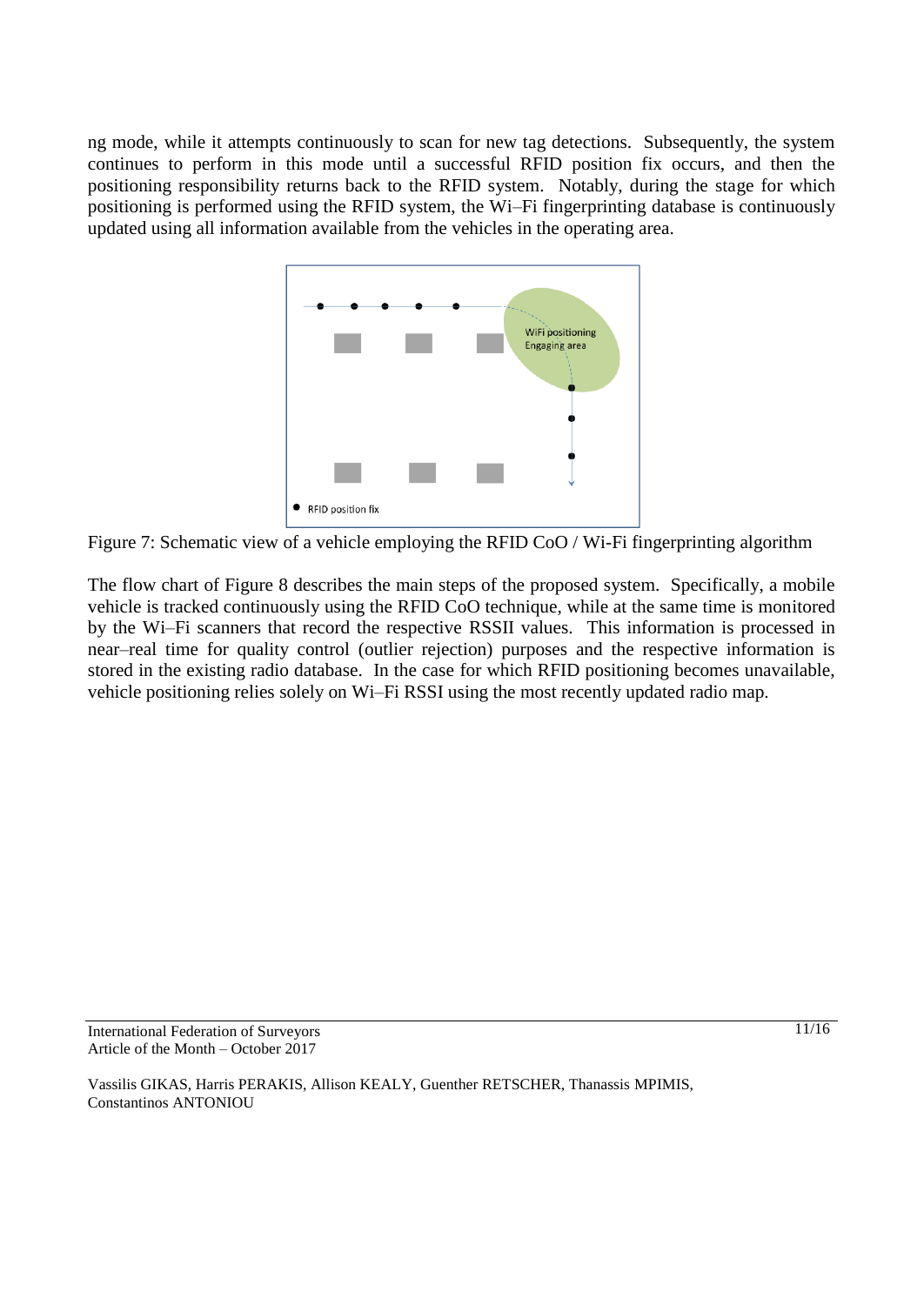

Figure 8: Flowchart of the proposed localization scheme with the simultaneous dynamic radio map updating

At an implementation stage, it is expected that the RSSI Wi–Fi values can vary considerably between smartphones due to differences found in antenna manufacturing and due to variable effects in RF signal propagation as a function of the metallic body of the hosting vehicle. Experimental testing employing a large amount of data obtained using different configuration set–ups can provide valuable information for a better understanding of the environmental effects on the position solution.

Through storing the long–term information of the dynamic radio database, further analysis of the RSSII variations it is possible that can help optimizing the system efficiency while improving positioning accuracy. Moreover, cross–comparison between the long–term temporal RSSII variations against the number of vehicles inside a parking facility, it can reveal a relationship between the vehicle loads within a facility and the Wi–Fi radio environment. Such knowledge can open the road for the creation of RSSII prediction models based on external input that can be integrated into a radio maps development procedure improving the overall system accuracy and stability.

### **6.2 Potential for further enhancement**

Further improvements to the main idea of the RFID CoO / Wi–Fi system for vehicle positioning indoors is possible using advanced analyses techniques and / or heterogeneous sensor data.

International Federation of Surveyors Article of the Month – October 2017

12/16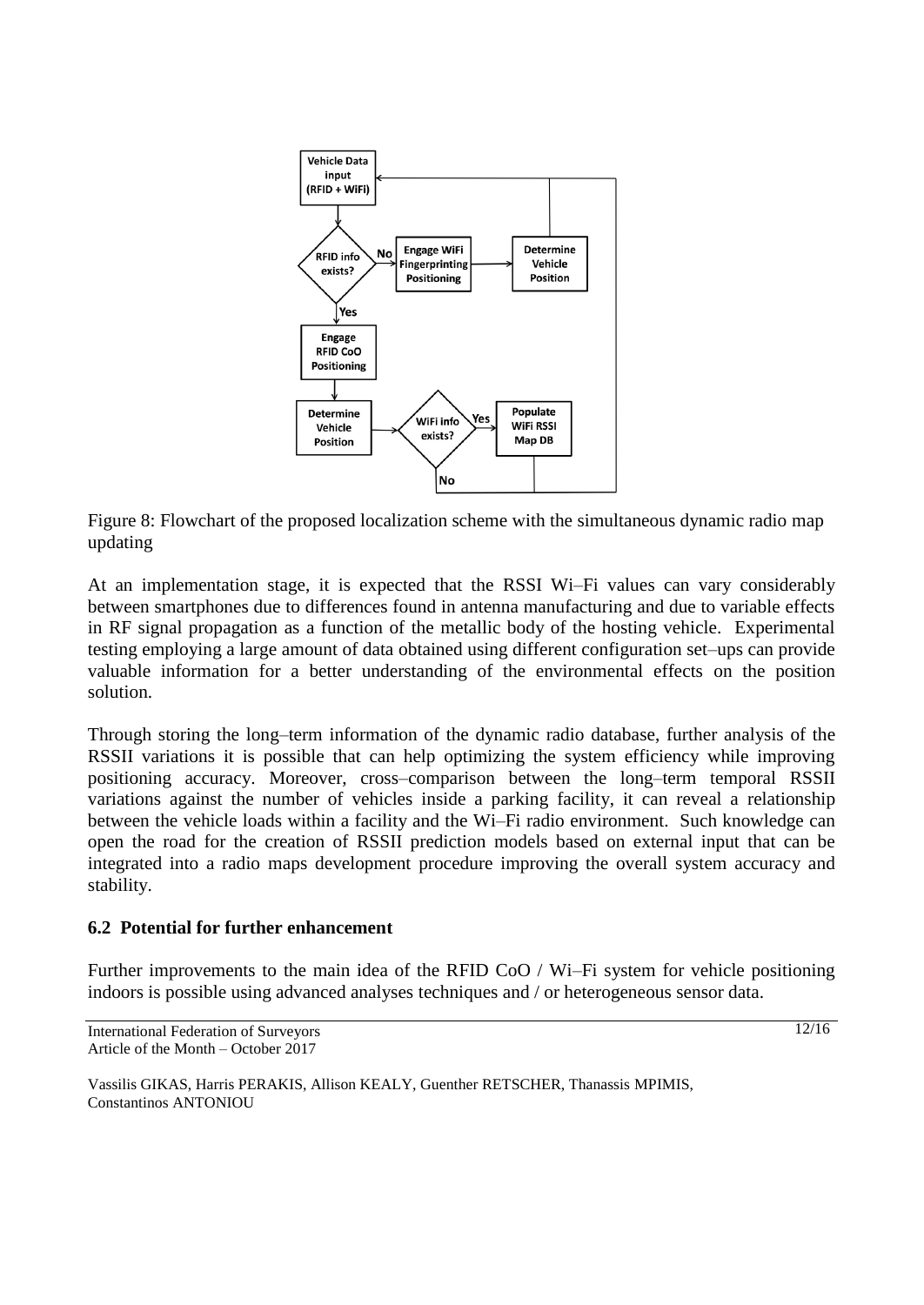Recent developments on Wi–Fi positioning, known as Differential Wi–Fi (DWi–Fi), have shown promising results on improving the accuracy of the fingerprinting method using distance corrections (Retscher and Tatschl, 2016a; Retscher and Tatschl, 2016b). In this approach the path–loss model errors are eliminated by differencing model–derived distances from the same AP leading to positioning accuracy of the order of  $0.5$  m – 1.0 m. Implementing this technique in the proposed positioning system is expected to improve its performance, provided that the required infrastructure of additional APs is possible while simultaneously preserving the cost of the system.

The benefits arising from a low–cost indoor positioning system for indoor parking facilities management can be further enhanced – while increasing the overall system accuracy and robustness – if it ecompasses Ultra Wide Banded (UWB) system thanks to its high accuracy potential and foreseable decreasing costs. Based on this approach, further improvement of the proposed system would include the employment of low–cost UWB transceivers placed at each vehicle.

# **7. CONCLUDING REMARKS**

In this study, a new system approach for positioning vehicles within indoor parking facilities is presented. The system relies on the use of RFID CoO and Wi–Fi measurements. Particularly, an algorithmic proposal is introduced to provide continuous vehicle positioning based on dynamically updated Wi–Fi radio maps, while vehicle positioning is primarily obtained using the RFID CoO technique. The performance of both systems is examined using real data obtained from an extensive field campaign. Analysis reveals the high potential of the proposed approach in terms of positioning accuracy and availability, while ideas for further enhancement of the system are envisioned. Scaling up the system to greater size parking facilities or even more to an area-wide level would require tackling equipment availability issues while at the same time database creation and maintenance should be carefully planned.

### **8. ACKNOWLEGEMENTS**

This research was supported by the Action: ARISTEIA-II (Action's Beneficiary: General Secretariat for Research and Technology), co-financed by the European Union (European Social Fund –ESF) and Greek national funds.

### **9. REFERENCES**

- Alam, K.M.; Saini, M.; El Saddik, A.E., 2015, Workload Model Based Dynamic Adaptation of Social Internet of Vehicles. Sensors, 15, 23262–23285.
- Antoniou, C., Balakrishna, R., Koutsopoulos, H.N., Ben-Akiva M., 2011, Calibration methods for simulation-based dynamic traffic assignment systems, Int. Journal of Modeling and Simulation, Vol. 31, No. 3, pp. 227-233

International Federation of Surveyors Article of the Month – October 2017

13/16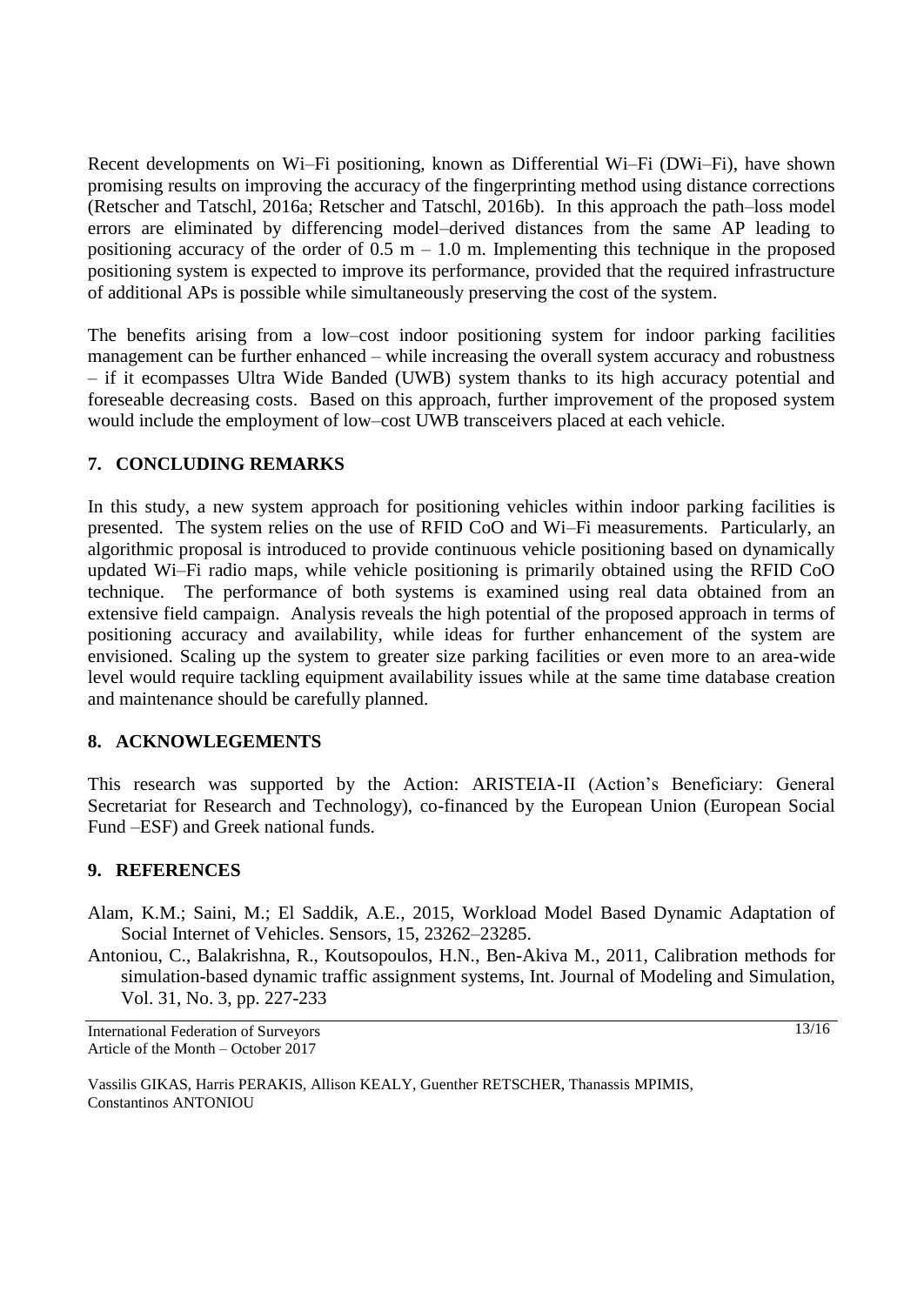- Antoniou, C., Gikas, V., Papathanasopoulou, V., Mpimis, T., Perakis, H., Kyriazis, C., 2017, A framework for efficient data collection and modeling of indoor parking facilities under constraints, 96th Transportation Research Board, January 8 – 12, Washington DC
- Baum, M., 2011, RTL in Longueuil selects bus yard management solution provided by Solotech, ISR Transit and Ubisense,
- Available online: http://www.ubisense.net/en/news–and–events/press–releases/rtl–in–longueuil– selects–bus–yard.html (accessed on 1 September 2014)
- Bojja, J., Kirkko-Jaakkola, M., Collin, J., Takala, J., 2013, Indoor 3D navigation and positioning of vehicles in multi-storey parking garages, International Conference on Acoustics, Speech and Signal Processing (ICASSP), pp. 2548-2552, IEEE, May 26-31 Vancouver
- Gavrilova, M., 2008, Generalized Voronoi Diagram: A Geometry-Based Approach to Computational Intelligence, p 312, Springer-Verlag Berlin Heidelberg
- Gikas, V., Retscher, G., 2015. An RFID-based virtual gates concept as a complementary tool for indoor vehicle localization, Int. Conf. on Indoor Positioning and Indoor Navigation (IPIN), October 13-16, Banff, Alberta
- Gikas V., Antoniou C., Retscher G., Panagopoulos A., Perakis H., Kealy A., Mpimis A., Economopoulos T., Marousis A., 2015, A Low-cost RFID/WiFi Positioning Solution for Parking Facilities Management, 9th Int. Symp. on Mobile Mapping Technology, Dec. 09–11, Sydney, Australia
- Gikas, V., Antoniou, C., Retscher, G., Panagopoulos, A., Kealy, A., Perakis, H., Mpimis, T., 2016a, A low-cost wireless sensors positioning solution for indoor parking facilities management, Journal of Location Based Services, pp. 1-21
- Gikas, V., Retscher, G., Ettlinger, A., Perakis, H., Dimitratos, A., 2016b, Full-scale Testing and Performance Evaluation of an Active RFID System for Positioning and Personal Mobility, Int. Conf. on Indoor Positioning and Indoor Navigation (IPIN), October 4-6, Alcalá de Henares, Spain
- Ibisch, A., Stumper, S., Altinger, H., Neuhausen, M., Tschentscher, M., Schlipsing, M., Knoll, A., 2013, Towards autonomous driving in a parking garage: Vehicle localization and tracking using environment-embedded lidar sensors, IV Intelligent Vehicles Symposium, pp. 829-834, June 23-26, Australia, IEEE
- Kladeftiras, M., Antoniou C., 2013, Simulation-based assessment of double-parking impacts on traffic and environmental conditions, Transportation Research Record: Journal of the Transportation Research Board, Vol. 2390, pp.121-130
- Kümmerle, R., Hähnel, D., Dolgov, D., Thrun, S., Burgard, W., 2009, Autonomous driving in a multi-level parking structure, International Conference on Robotics and Automation (ICRA '09), pp. 3395-3400, May 12-17, Kobe Japan, IEEE
- Mautz, R., 2012, Indoor Positioning Technologies, Habilitation Thesis, p 127, ETH Zurich Switzerland
- Retscher, G., Tatschl, T., 2016a, Differential Wi-Fi A novel approach for Wi-Fi Positioning Using lateration, FIG Working Week, May 2 – 6, Christchurch, New Zealand

International Federation of Surveyors Article of the Month – October 2017

 $14/16$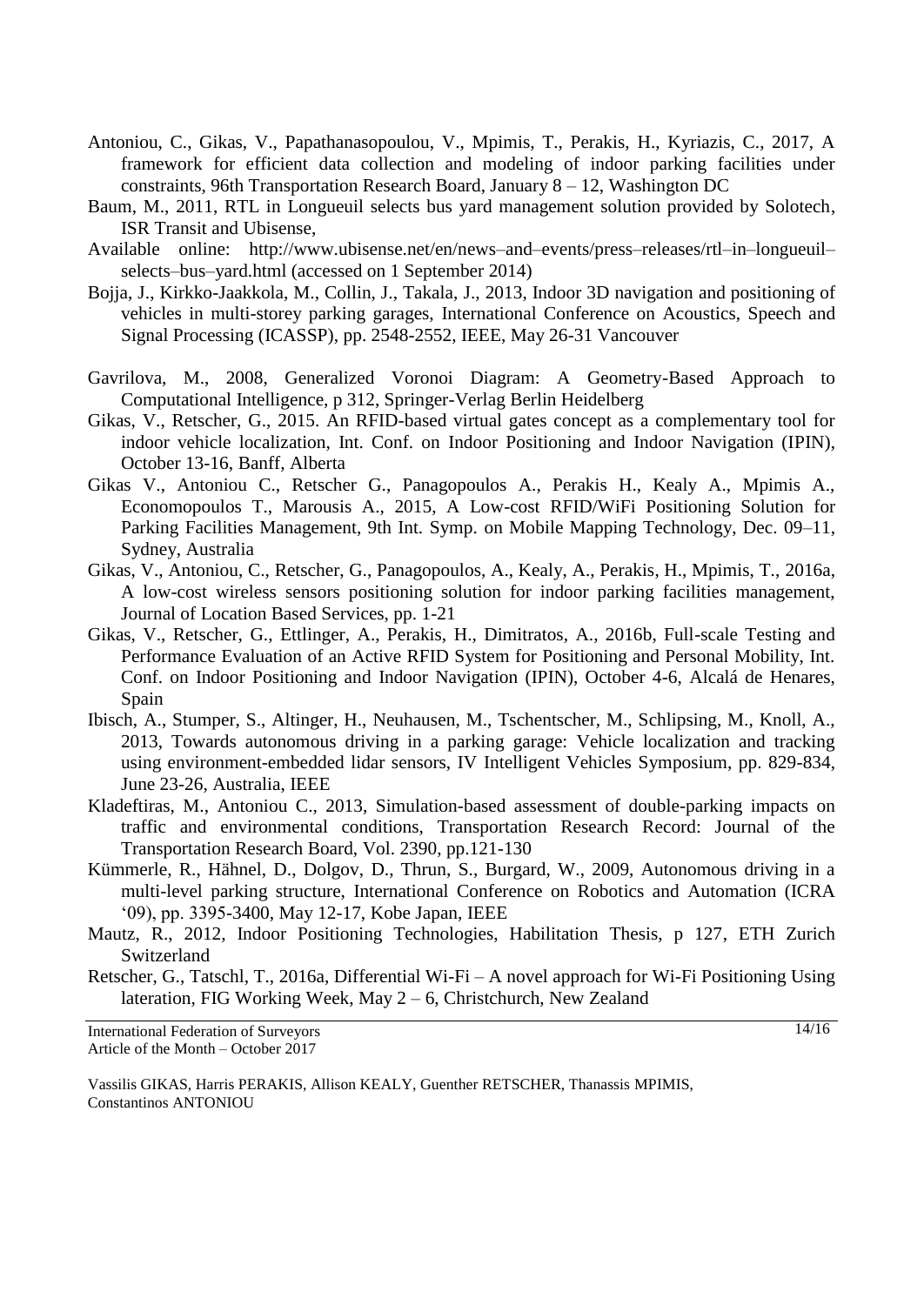- Retscher, G. Tatschl, T., 2016b, Indoor Positioning Using Wi-Fi Lateration Comparison of two Common Range Conversion Models with Two Novel Differential Approaches, IEEE Xplore, 2016 Ubiquitous Positioning Indoor Navigation and Location Based Service (UPINLBS), November 3–4, Shanghai, PR China
- Shuaib, A., Salman, A., Saddam, H., Ejaz, H., 2015, 3-Dimensional Indoor Positioning System based on WI-FI Received Signal Strength using Greedy Algorithm and Parallel Resilient Propagation, International Journal of Computer Applications, Vol 116 – No. 18, pp. 32-38
- WLAN Positioning Technology 2014, White Paper, Issue 1.0, Date 2014-04-24, Huawei Technologies Co., Ltd.

#### **BIOGRAPHICAL NOTES**

**Vassilis Gikas** received the Dipl. lng. in Surveying Engineering from the National Technical University of Athens (NTUA), Greece and the Ph.D. degree in Kalman filtering and Geodesy from the University of Newcastle upon Tyne, UK, in 1992 and 1996, respectively. He is currently an Associate Professor with the School of Rural and Surveying Engineering, NTUA. ln the past (1996-2001) he served the offshore and land seismic industry in the UK and the USA as a navigation and positioning specialist and more recently (2001-2005) he served the private sector in a series of surveying and transportation engineering projects under the same capacity. His principal areas of research include sensor fusion and Kalman filtering for navigation and mobile mapping applications as well as engineering surveying and structural deformation monitoring and analysis.

**Harris Perakis** is a PhD candidate at School of Rural and Surveying Engineering of the National Technical University of Athens. He holds a Dipl. lng. in Surveying Engineering from the same School (2013). His scientific interests include positioning within indoor and hybrid environments, trajectory assessment and geodetic sensor data fusion.

**Allison Kealy** is an Associate Professor in the University of Melbourne and as been a researcher in sensor fusion and satellite positioning systems for almost two decades. Her research interests are in sensor fusion, Kalman filtering, GNSS quality control, with application in wireless sensor networks and location-based services.

**Guenther Retscher** is an Associate Professor at the Department of Geodesy and Geoinformation of the Vienna University of Technology, Austria. He received his Venia Docendi in the field of Applied Geodesy from the same university in 2009 and his Ph.D. in 1995. His main research and teaching interests are in the fields of engineering geodesy,satellite positioning and navigation, indoor and pedestrian positioning as well as application of multi-sensor systems in geodesy and navigation.

**Thanassis Mpimis** is a PhD student at the National Technical University of Athens (NTUA).He holds a degree in Industrial Management & Technology from University of Pireaus (2004), the

International Federation of Surveyors Article of the Month – October 2017

Vassilis GIKAS, Harris PERAKIS, Allison KEALY, Guenther RETSCHER, Thanassis MPIMIS, Constantinos ANTONIOU